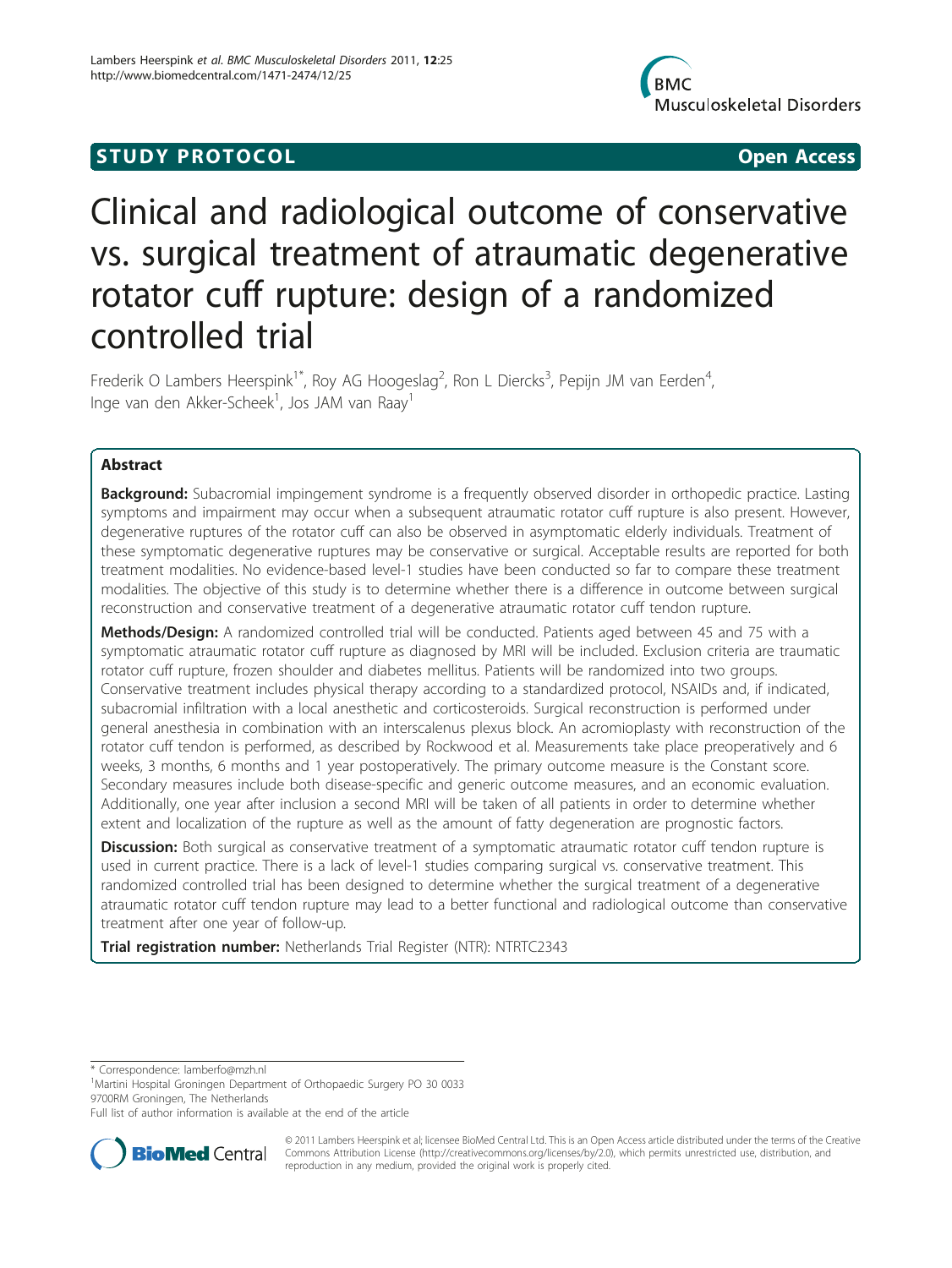#### Background

Subacromial impingement syndrome (SIS) is the most frequently recorded disorder of shoulder complaints [[1-3](#page-4-0)]. The etiology of SIS is multifactorial. Both extrinsic factors, like impingement of the rotator cuff relative to the acromion, age, smoking and diabetes mellitus, and intrinsic factors, like overhead use, repetitive microtraumata and inflammation pathways, contribute to the development of SIS [[4\]](#page-5-0). This leads to a continuum of subacromial edema and subdeltoideal bursitis, and eventually an atraumatic rupture of the rotator cuff [\[5](#page-5-0)].

Clinically, a rotator cuff rupture is characterized by painful or impaired active abduction, with reduced strength in abduction, external rotation and elevation. However, a degenerative rotator cuff rupture may also be asymptomatic [[6\]](#page-5-0). Ten percent of the population has an atraumatic and subclinical rotator cuff rupture in their fourth decade of life; this increases to 50% in the sixth decade and 80% in the eight decade [[7\]](#page-5-0). Fifty percent of patients over 50 years of age with an asymptomatic rotator cuff rupture become symptomatic within 5 years [[8](#page-5-0)].

Treatment of symptomatic degenerative rotator cuff ruptures can be conservative or surgical [[9,10](#page-5-0)]. Objectives are relieving pain and restoring shoulder function. Conservative treatment consists of analgesic medication, such as non-steroidal anti-inflammatory drugs (NSAIDs), subacromial infiltration of lidocaine and corticosteroids, and physical therapy. The few existing studies that involve conservative treatment have not properly defined what this non-surgical treatment entailed [[11-15\]](#page-5-0). Described success rates of conservative treatment vary widely, from 40 to 80% [[11-15\]](#page-5-0). The quality of the studies that support conservative management is generally poor. Most studies are of a low-quality level, are retrospective, and do not represent the entire population of patients with a rotator cuff rupture. Moreover, they do not distinguish between degenerative atraumatic and traumatic rotator cuff ruptures [[11-15\]](#page-5-0).

Surgical treatment for rotator cuff ruptures includes subacromial bursectomy, acromioplasty, debridement in case of partial tears, and surgical reconstruction of the rotator cuff. A combination of procedures is often carried out, which can be performed as open procedures or using arthroscopic techniques [[16](#page-5-0)].

Reported satisfactory outcome of surgical treatment of a rotator cuff rupture is 38-95% [\[17](#page-5-0)-[22\]](#page-5-0). Most studies do not distinguish between degenerative atraumatic and traumatic rotator cuff ruptures. In some studies the satisfaction rate as reported by patients was high, yet functional outcome was poor [[19,20](#page-5-0),[22](#page-5-0)]. This seems to indicate that pain is more important than range of motion from a patient perspective. Duration of symptoms longer than 34 months, female gender and higher ASA

scores are correlated with a poor outcome [[19](#page-5-0)]. Postoperative retears occur in 11-92% of patients [\[23](#page-5-0)]. A rotator cuff retear correlates with decreased functional outcome [\[24\]](#page-5-0). It is stated that the amount of fatty muscular degeneration and atrophy of the rotator cuff is a bad prognostic factor for functional outcome [[25\]](#page-5-0).

A recent review could not draw firm conclusions with regard to efficacy of reconstruction of rotator cuff ruptures [[10\]](#page-5-0). A significant number of patients underwent surgery after nonoperative therapy, suggesting that they may not have been satisfied with the latter. Currently there are no level-1 randomized studies that compare surgical to non-surgical treatment. It is therefore unclear whether surgical repair of a symptomatic atraumatic full-thickness rotator cuff rupture of the shoulder leads to a better functional result than conservative treatment.

We designed a randomized controlled trial aiming to compare clinical, functional and radiological outcome of surgical reconstruction versus conservative treatment of atraumatic degenerative rotator cuff ruptures. Moreover, it will be determined whether extent and localization of the rupture as well as the amount of fatty degeneration are prognostic factors for the outcome of both treatments. This paper reports the study design of the COPACABANA (Conservative vs. Operative treatment of Atraumatic rotator Cuff rupture, Anatomically and Radiology After oNe yeAr) study.

#### Methods/Design

#### Design

The COPACABANA study is designed as a level-1 prospective randomized controlled trial. The study design, procedures, protocols and informed consent are approved by the local Medical Ethical Committee (registration number MZH2008-36). The trial is registered in the Netherlands Trial Registry (NTR TC 2343). The inclusion period is planned from April 2009 to December 2011.

#### Study population

An MRI scan will be done on all patients aged between 45 and 75 with a clinically suspected atraumatic rotator cuff rupture who were referred to the departments of orthopedic surgery and rehabilitation of both Martini Hospital and University Medical Center Groningen, The Netherlands. If the MRI of the affected shoulder shows - as assessed by two independent assessors (PE, FOLH) - a full thickness rotator cuff rupture with degenerative characteristics, the patient will be included in the study. Exclusion criteria are traumatic rotator cuff rupture, previous surgical treatment of the shoulder, frozen shoulder, radiological and symptomatic osteoarthritis of the glenohumeral or acromioclavicular joint, (rheumatoid) arthritis, diabetes mellitus and cognitive disorders,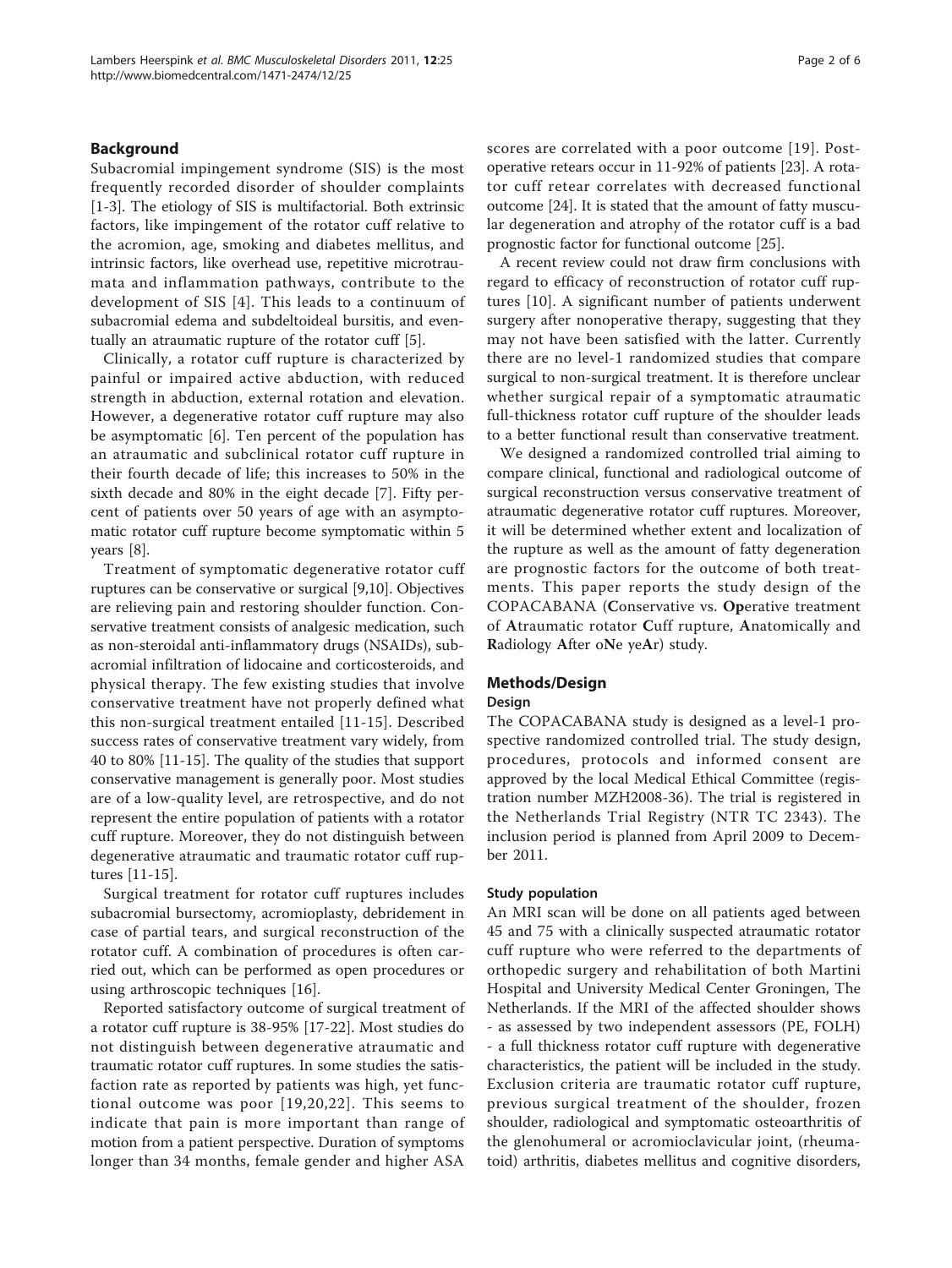<span id="page-2-0"></span>neurological disease or language barriers impairing participation. All patients must give informed consent before participating in the COPACABANA study.

#### Randomization

Patients who meet the inclusion criteria will be informed about the study. After consenting to participate, patients are allocated to conservative or surgical treatment. One researcher (FOLH) will perform randomization. Randomization procedure is based on opaque sealed envelopes. Patients will be informed in accordance with the Dutch Medical Treatment Contracts Act about the treatment, the risk of complications and the anticipated period of recovery for both treatment groups.

### Interventions

Conservative treatment consists of a subacromial steroid infiltration. The first infiltration will be performed immediately following inclusion. Using a 21-gauge needle with the covered syringe, the treating orthopedic surgeon injects the patient's subacromial bursa via the anterolateral approach applying an aseptic technique [[1\]](#page-4-0). If no relief is obtained with the first subacromial infiltration, a second infiltration will be performed under radiological or ultrasound guidance. The infiltration will be repeated at a maximum of three times. Further treatment consists of analgesic medication with NSAIDs, paracetamol, and/ or tramadol. Patients will be referred to a physiotherapist that uses a standardized protocol developed by the Department of Physical Therapy of Martini Hospital (Table 1). During the first 4 weeks passive movements will be performed to preserve glenohumeral and scapulothoracic mobility. After 6 weeks active movements will be performed. Twelve weeks after commencement of treatment physiotherapy will be aimed at strength regeneration. Mobility will be further optimized. Physical therapy is continued until patients reach a full range of motion and an improvement in strength is achieved.

#### Table 1 Protocol for conservative treatment

## Weeks 0-4

Maintain scapulothoracic mobility. Passive anteflexion/abduction 45°, exorotation 10°. Circumduction training.

#### Weeks 4-6

Guided active motion.

#### Weeks 6-12

Active motion guided by pain. Active coordination and stability training.

#### Weeks 12–

Start strength training. Optimize mobility, coordination and stability training

The surgical procedure is performed by two qualified and experienced surgeons (JvR, RD). Surgery will take place within 6 weeks after the inclusion date. If indicated, NSAIDs or other pain medications will be prescribed in the period until surgery.

Surgery is carried out under general anesthesia, if indicated supplemented with an interscalenus plexus block. The operation is performed in beach-chair position. The approach applied is the anterolateral "deltoid on" approach. The coracoacromial ligament is detached from its insertion and the subacromial bursa is excised. The anteroinferior part of the acromion is removed, as well as osteophytes on the lower surface of the acromioclavicular joint. The ruptured ends of the rotator cuff are mobilized and repaired. Reconstruction depends on the type of rupture [[26](#page-5-0)], augmented by using bone anchors. If repair is not possible due to extensive degenerative changes, debridement and a biceps tenolysis at the glenoid and tenodesis in the sulcus bicipitalis tenodesis with bone anchors will be performed. No tendon transfers or artificial augmentation devices will be used. The deltoid muscle is reattached to the acromion by transosseal refixation. As no differences in outcome have been reported between open or arthroscopic repairs, we chose to use the open approach, omitting the possible bias of a learning curve[[16\]](#page-5-0). Standard postoperative pain relief protocols used in the participating hospitals will be used throughout the study.

After surgery, the patient receives a sling for six weeks combined with exercise instructions (Table 2). Patients

#### Table 2 Protocol for surgical treatment

#### 1<sup>st</sup> day postoperatively

Active motion of elbow, wrist, hand. Passive shoulder motion up to pain threshold. Affected arm in sling for 6 weeks; remove only for personal hygiene.

# $3<sup>rd</sup>$  day postoperatively

Passive motion (including passive exorotation). Submaximal isometric contractions (<30% of voluntary isometric force). Practice ADL\* and sleep postures.

#### 2 weeks postoperatively

Outpatient control for wound, neurovascular status, etc. Control of motion and exercises. Continuation of exercises. No combined abduction-exorotation.

#### 6 weeks postoperatively

Outpatient control. Goal: passive motion is the same as preoperative motion. Start guided active motion and expand to active motion. Remove sling. Start rotator cuff rehabilitation. No combined abductionexorotation.

#### 8 weeks postoperatively

Goal: range of active motion is at least 50% of preoperative.

#### 12 weeks postoperatively

Outpatient control. Goal: active range of motion is the same as preoperative. Start combined abduction-exorotation movement.

\* activities of daily living.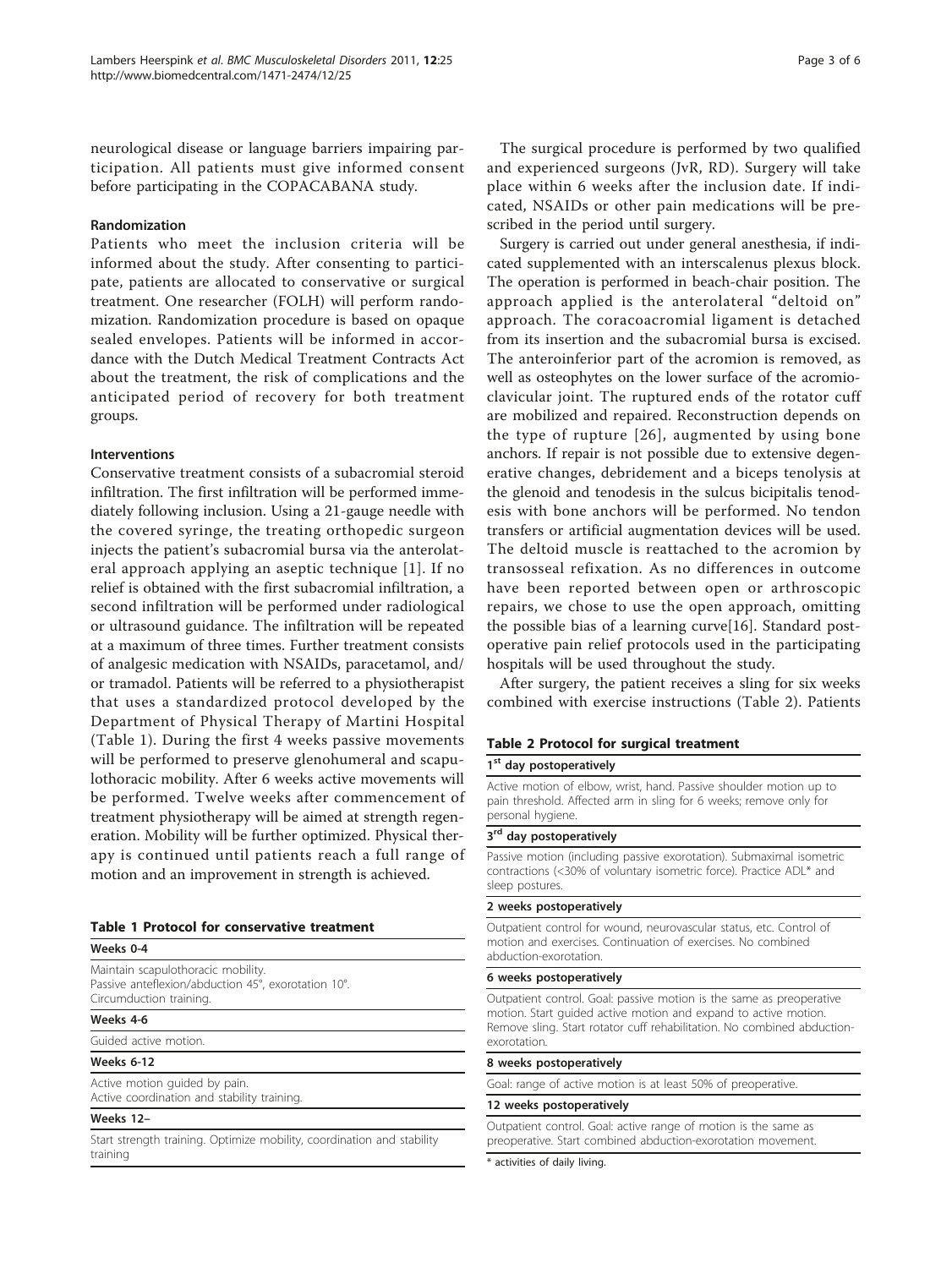will be referred to a physiotherapist who uses a standardized protocol (Table [2\)](#page-2-0). During the first 6 weeks the emphasis is on mobility, not on strength. After 6 weeks strength development will be included as well. Physical therapy after surgery is done until patients reach a full range of motion and an improvement in strength is achieved.

# Measurements

Outcome assessment will take place in both study groups at randomization (T0), 6 weeks post-randomization (T1), and at 3, 6 and 12 months (T2, T3, T4) postrandomization. At 12 months follow-up a second MRI of the affected shoulder will be taken (Figure 1). The outcome assessment will take place in an outpatient clinic setting and will focus on shoulder function and pain. Functional outcome (primary outcome) will be determined with the Constant Murley score. Secondary outcome measures are the Dutch Simple Shoulder Test, the Visual Analogue Scale for pain and restriction, the Goutallier score (Table [3](#page-4-0)), anatomical localization of the rotator cuff rupture and integrity of the rotator cuff. Further, a generic, patient-based cost-effectiveness analysis will be performed.

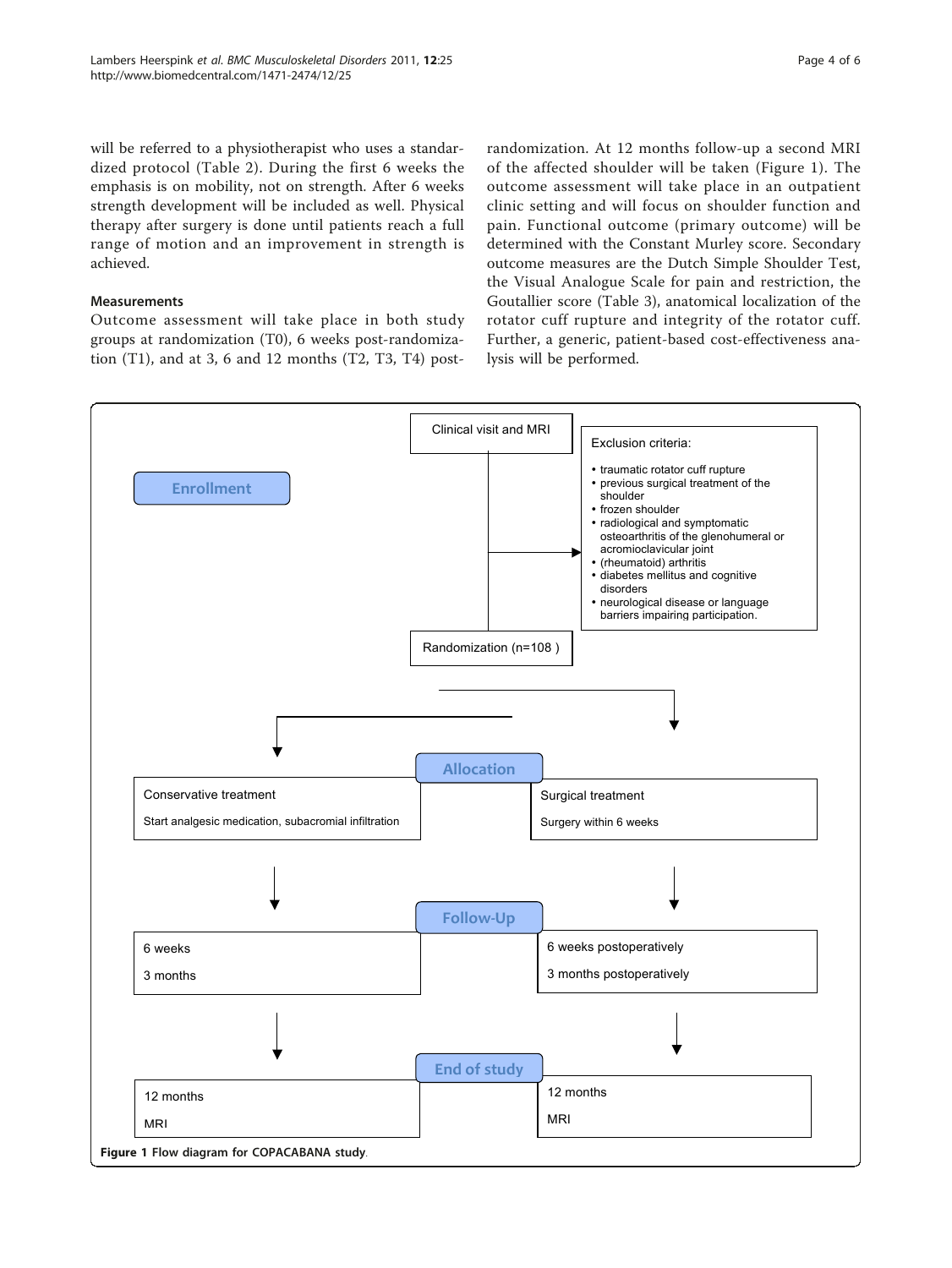#### <span id="page-4-0"></span>Shoulder function and clinical shoulder score

The Constant Murley Score will be used [[27](#page-5-0)]. This score system combines a shoulder function test (65 points) with a subjective evaluation of shoulder complaints by the patient (35 points). Additionally, patients will complete the Dutch Simple Shoulder Test; a questionnaire of 13 questions (yes/no) relating to the perception of symptoms of shoulder pain and function in the last 24 hours [\[28\]](#page-5-0).

### Pain

Pain and restriction will be measured using a Visual Analogue Scale [[29](#page-5-0)]. Zero represents the least likely pain and restriction, and 10 the most likely pain and restriction.

#### Radiological investigation

The Goutallier score (Table 3), which classifies the amount of fatty degeneration of a muscle and anatomical localization of the rotator cuff rupture, will be reviewed on an MRI [[30,31](#page-5-0)]. The MRI will be made at inclusion and 12 months after commencement of treatment. The extent and localization of the rupture as well as the amount of fatty degeneration and amount of retraction is determined by two independent assessors (PE, FOLH).

#### Sample size

Different prospective studies on clinical outcomes following open rotator cuff repair in full-thickness rotator cuff ruptures state that the Constant Murley Score 1 to 3 years postoperatively is between 70 and 90 [[19,31-34](#page-5-0)]. Sample size calculation was performed; primary outcome measure was the Constant-Murley Score, whereby 10 points was considered a clinically relevant difference between the two groups, with a standard deviation of 20, alpha set on 5% and power on 80%. This resulted in a required number of 49 patients in each group. Assuming a dropout rate of 10%, two groups of 54 patients will have to be included.

#### Statistical analysis

The means and standard deviations of the intervention and control group will be calculated for patient and outcome characteristics. In order to determine whether a difference exists between the surgical and conservative groups as far as primary outcome measurement (pain

#### Table 3 Criteria for grading muscle fatty degeneration (Goutallier score)

| Grade 0 | No fatty deposits     |
|---------|-----------------------|
| Grade 1 | Some fatty streaks    |
| Grade 2 | More muscle than fat  |
| Grade 3 | As much muscle as fat |
| Grade 4 | Less muscle than fat  |

and function of the shoulder as determined with the Constant-Murley Score) over all five measurement moments is concerned, a random effect analysis shall be carried out which includes corrections for hospital and operating surgeon and for a number of patient characteristics. This analysis will be repeated with the secondary outcome measurements as dependent variables.

The prognostic value of localization and extent of the rotator cuff rupture and the degree of fatty degeneration influencing the functional recovery after 12 months will be analyzed using a linear regression model. Here too corrections will be made for hospital and operator and for a number of patient characteristics.

#### **Discussion**

Both conservative and surgical treatment for degenerative atraumatic rotator cuff tendon rupture is performed in current practice. A clear distinction between indications for surgical repair and conservative treatments cannot be made on the basis of the current evidence. To date, there are no randomized controlled studies that compare outcome of surgical vs. conservative treatment of atraumatic rotator cuff ruptures. The COPA-CABANA study is designed to determine which treatment result in better outcome. Furthermore, it is possible to identify prognostic factors for outcome of surgical repair of the rotator cuff.

#### Author details

<sup>1</sup>Martini Hospital Groningen Department of Orthopaedic Surgery PO 30 0033 9700RM Groningen, The Netherlands. <sup>2</sup>Zorggroep Twente Department of Orthopaedic Surgery PO 7600 7600 SZ Almelo, The Netherlands. <sup>3</sup>University Medical Center Groningen Department of Orthopaedic Surgery PO 30 001 9700 RB Groningen, The Netherlands. <sup>4</sup>University Medical Center Groningen Department of Radiology PO 30 001 9700 RB Groningen, The Netherlands.

#### Authors' contributions

RH, RLD and JVR originated the idea for the study, contributed to its design with IvdA and developed the intervention protocol. FOLH is responsible for the data collection. RH and FOLH drafted the manuscript. All authors read, edited and approved the final manuscript.

#### Competing interests

The authors will not receive any reimbursements, fees or salary for conducting the study.

Received: 7 December 2010 Accepted: 26 January 2011 Published: 26 January 2011

#### References

- 1. Winters JC, Van der Windt DAWM, Spinnewijn WEM, De Jongh AC, Van der Heijden GJMG, Buis PAJ, Boeke AJP, Feleus A, Geraets JJXR: Huisarts Wet 2008, 51(11):555-565.
- Gomoll H Andreas, Katz N Jeffrey, Warner JP Jon, Millett J Peter: Rotator Cuff Disorders Recognition and Management Among Patients With Shoulder Pain. Arthritis & rheumatism 2004, 50(12):3751-3761.
- 3. van der Windt AWM Danielle, Koes W Bart, Boeke P A Joan, Walter Deville, de Jong A Bareld, Bouter M Lex: [Shoulder disorders in general practice:](http://www.ncbi.nlm.nih.gov/pubmed/8546527?dopt=Abstract) [incidence, patient characteristics, and management.](http://www.ncbi.nlm.nih.gov/pubmed/8546527?dopt=Abstract) Ann Rheum Dis 1995, 54(12):959-964.